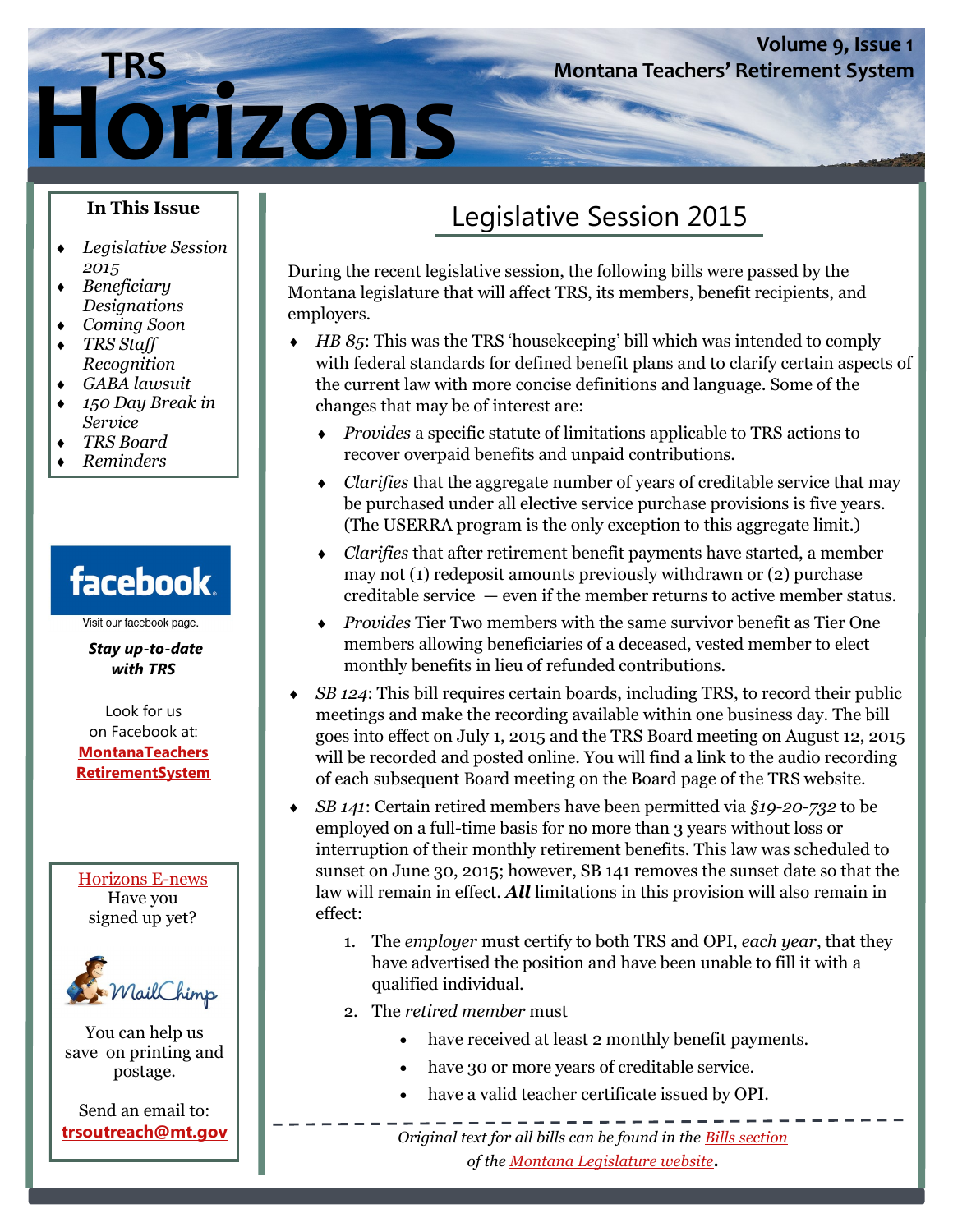## Beneficiary Designations

TRS is currently in the process of revising the BENEFICIARY DESIGNATION form for active members. Along with your annual statement, sent out in the fall, you will receive a copy of the new form. We recommend that you review both the instructions and the form, and return a new beneficiary designation form to us, *if necessary*, to ensure your designation of beneficiary(ies) on file with TRS accurately reflects your wishes.

## Coming Soon

#### **TRS Online Services: New Account Access for Members and Benefit Recipients**

In the Spring of 2013, TRS began a multi-year project of updating our pension administration software system. The Montana Teachers' Retirement Upgraded System Technology (M-Trust) Project is progressing on a module by module basis. We have implemented 11 modules for TRS staff and TRS employers since September 2013; the response to each module has been favorable. The module for active members, retirees, and other benefit recipients will be released in April 2016. You will receive notification from TRS on how to sign up for a new account and how to login. In addition, we will have an Online Manual to assist you with your account access and use.

#### **TRS Advisor Videos**

The TRS Board is in the process of reviewing and updating the TRS Strategic Plan. Effective communication with our members and employers is a priority that has emerged from the planning discussions.

One new communication initiative is the **TRS ADVISOR**, a series of very short videos with focused information on topics of interest. The videos will be available on the Resources page of the website. Our first videos will cover the following topics: 150 Day Break in Service, Termination of Employment, and Post-Retirement Employment.

#### **TRS Board Meetings: Audio Recordings**

TRS Board meetings will be available on the Board page of the TRS website as audio (mp3) files. Links to audio recordings for each meeting will be available within one business day of the meeting. The first audio recording will be for the August 12, 2015 meeting. We will continue to post written minutes after they have been approved by the TRS Board.

## TRS Staff Recognition

**Marjorie O'Rourke**, who joined the TRS staff in January 2013 as the Executive Secretary, moved to the Active Member team as a Benefits Specialist in March 2015.

**Brynn Dennehy** is the new TRS Executive Secretary. Brynn moved to Helena, Montana from Seattle, Washington four years ago. Before taking this position with TRS, Brynn worked for the Shodair Children's Hospital Foundation.

**Chris Fish** returned to TRS in November 2014 and her role as a Retired Member Benefit Technician on the Retired Members and Benefit Recipients Team. We're delighted to have her back with us.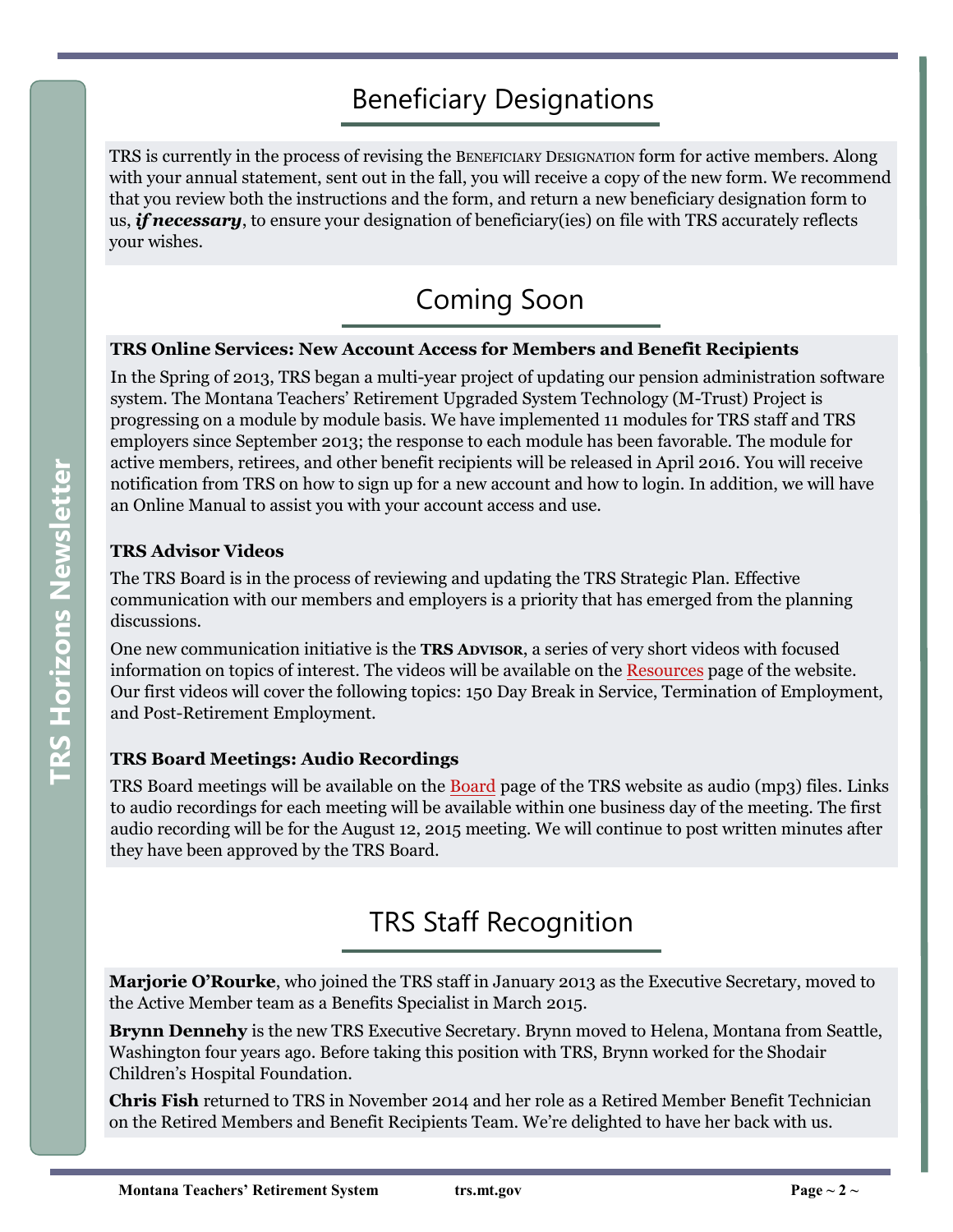

## Guaranteed Annual Benefit Adjustment: Lawsuit Update

In 2013, the Montana legislature reduced the GABA, for active members and current retirees, from a flat rate of 1.5% to a minimum of 0.5% depending on the funded status of the system.

The lawsuit filed on October 11, 2013, Byrne v. State of Montana, is pending before Judge Mike Menahan in the First Judicial District Court. Both the plaintiff and the State filed motions for summary judgment which were heard by Judge Menahan on March 5, 2015. If all the issues raised in the case are resolved by the court through summary judgment, no trial will be necessary. Otherwise, the case will proceed to trial.

Once Judge Menahan's final decision has been issued, the losing party has the right to appeal to the Montana Supreme Court.

You can find more information on the GABA [Lawsuit p](https://trs.mt.gov/trs-info/NewsGaba)age of the TRS website.

## 150 Calendar Day Break In Service

Now that the end of the school year is approaching (or already here for some of you) approximately 500 TRS members from all around Montana will be retiring. In order to attain retired member status with TRS, you must **file** an application for retirement allowance with all the necessary supporting documentation, **terminate** employment in *all* positions reportable to TRS, and **receive** your first benefit payment from TRS via electronic deposit or check.

Some retirees may be considering returning to work in a TRS reportable position. *You must wait 150 calendar days before you may return to work in any position that would be reportable to TRS*. This includes returning as a volunteer, an independent contractor, an employee of a third party, or an employee of that employer. Those returning to work must also stay within their TRS earnings limitations.

Information on the *process* of retirement as well as the *requirements for* and *limitations* of returning to work is available on the [Preparing](https://trs.mt.gov/TrsInfo/RetirementPrep)  for Retirement page of the TRS website.

If you have any questions at all, please contact the TRS office at (406) 444-3134 or (866) 600- 4045.

| INS DUCTU MEITIDEIS     |                       |                     |                    |
|-------------------------|-----------------------|---------------------|--------------------|
| <b>Member</b>           |                       | <b>Term Expires</b> | <b>Contact</b>     |
| Lisa Cordingley         | <b>Public Member</b>  | July 1, 2015        | lcordingley mt.gov |
| Janice Muller           | <b>Active Member</b>  | July 1, 2016        | jmuller mt.gov     |
| Marilyn Ryan            | <b>Retired Member</b> | July 1, 2016        | mryan2 mt.gov      |
| Kari Peiffer, Chair     | <b>Active Member</b>  | July 1, 2017        | kpeiffer mt.gov    |
| Scott Dubbs, Vice Chair | <b>Active Member</b>  | July 1, 2018        | sdubbs mt.gov      |
| Daniel Trost            | Public Member         | July 1, 2019        | dtrost mt.gov      |

## TDC Roard Mombors

**In compliance with the Americans with Disabilities Act of 1992, alternative accessible formats of this newsletter will be provided upon request.**